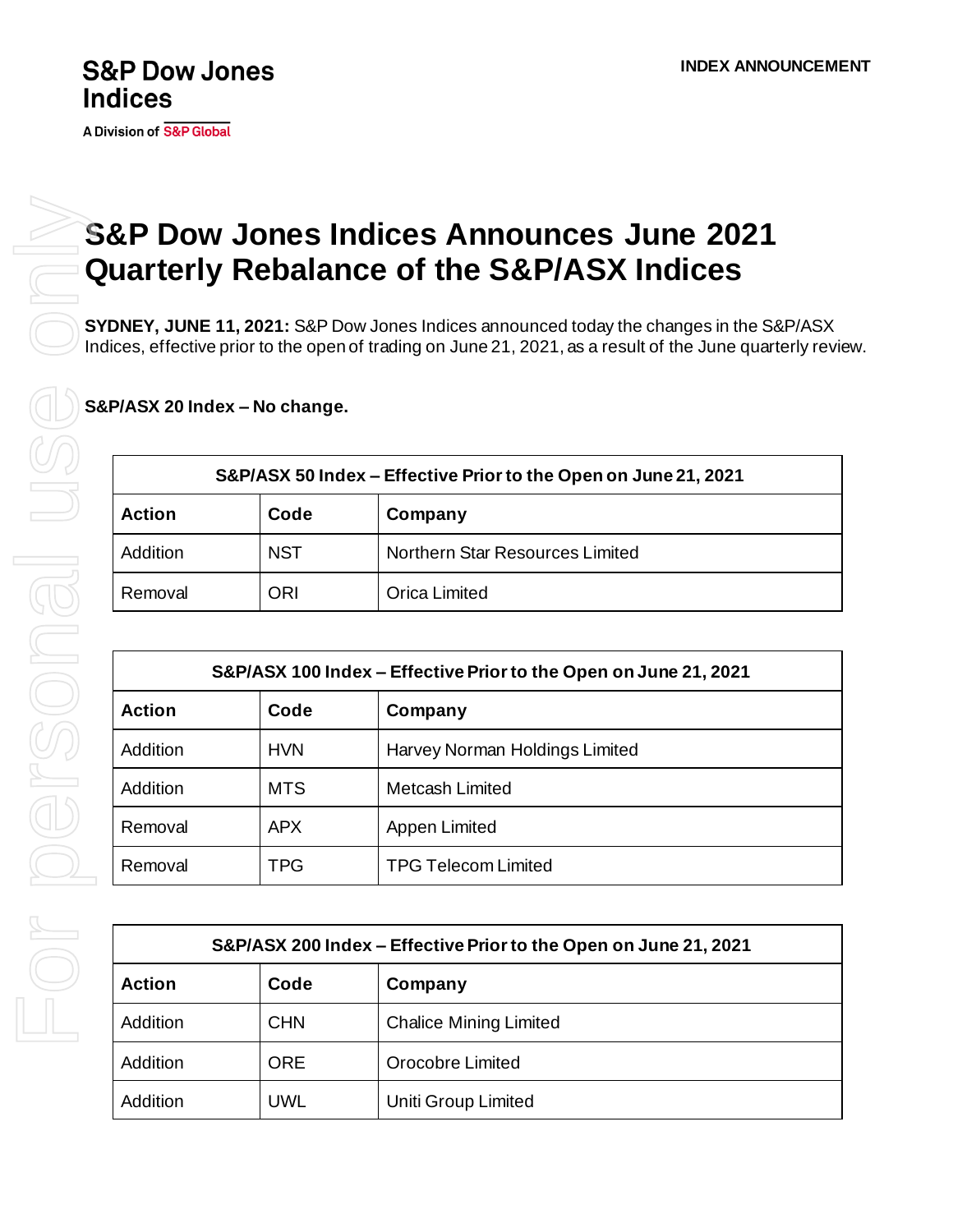| Removal | <b>ASB</b> | <b>Austal Limited</b>          |  |
|---------|------------|--------------------------------|--|
| Removal | <b>PRN</b> | Perenti Global Limited         |  |
| Removal | <b>RSG</b> | <b>Resolute Mining Limited</b> |  |

| Removal                   | <b>RSG</b>                                                                  | <b>Resolute Mining Limited</b>                                                |  |  |  |
|---------------------------|-----------------------------------------------------------------------------|-------------------------------------------------------------------------------|--|--|--|
|                           |                                                                             |                                                                               |  |  |  |
|                           | S&P/ASX All Technology Index - Effective Prior to the Open on June 21, 2021 |                                                                               |  |  |  |
| <b>Action</b>             | Code                                                                        | Company                                                                       |  |  |  |
| Addition                  | <b>ART</b>                                                                  | Airtasker Limited                                                             |  |  |  |
| Addition                  | <b>CRO</b>                                                                  | <b>Cirralto Limited</b>                                                       |  |  |  |
| Addition                  | <b>CTT</b>                                                                  | <b>Cettire Limited</b>                                                        |  |  |  |
| Addition                  | DW8                                                                         | <b>Digital Wine Ventures Limited</b>                                          |  |  |  |
|                           |                                                                             |                                                                               |  |  |  |
| after market close today. |                                                                             | For more information about S&P Dow Jones Indices, please visit www.spdji.com. |  |  |  |
|                           |                                                                             |                                                                               |  |  |  |